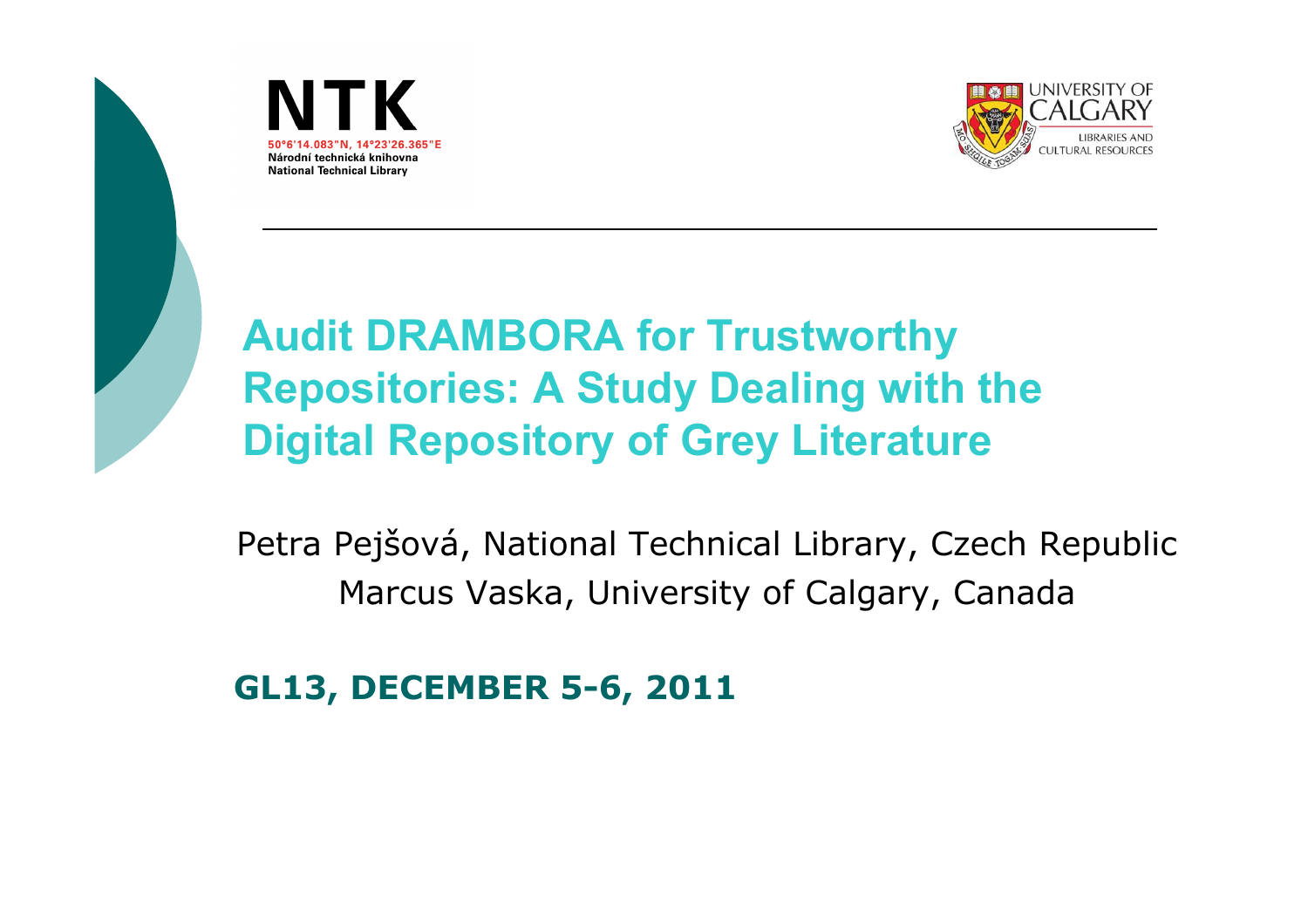### Audit for Trustworthy Repositories

- o In order for a repository to be deemed trustworthy, it must meet its objectives, and contain the information and material, which, according to its mandate, it is supposed to contain
- 4 competing factors:
	- Authenticity
	- Availability $\bullet$
	- **Confidentiality**  $\bullet$
	- $\bullet$ Integrity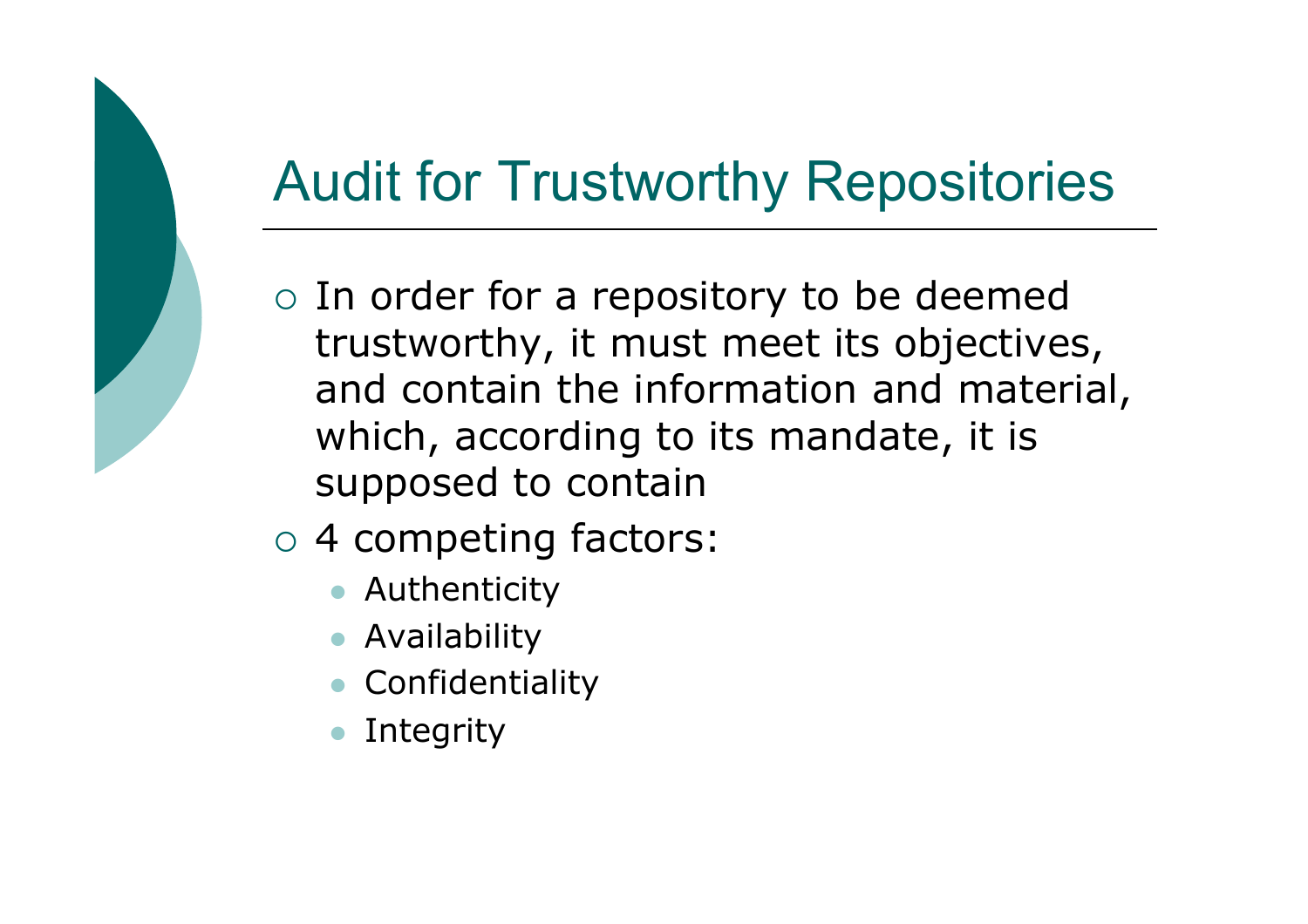#### Credibility of Grey Literature in Digital **Repositories**

- o "One of the central challenges to long-term preservation in a digital repository is the ability to guarantee the authenticity and interpretability (understandability) of digital objects for users across time"
	- Susanne Dobratz and Astried Schoger, 2009
- o Task Force on Archiving of Digital Information (1996)
- RLG/NARA Audit Checklist (2005)
- o Nestor Catalogue of Criteria for Trusted Digital Repositories (2006)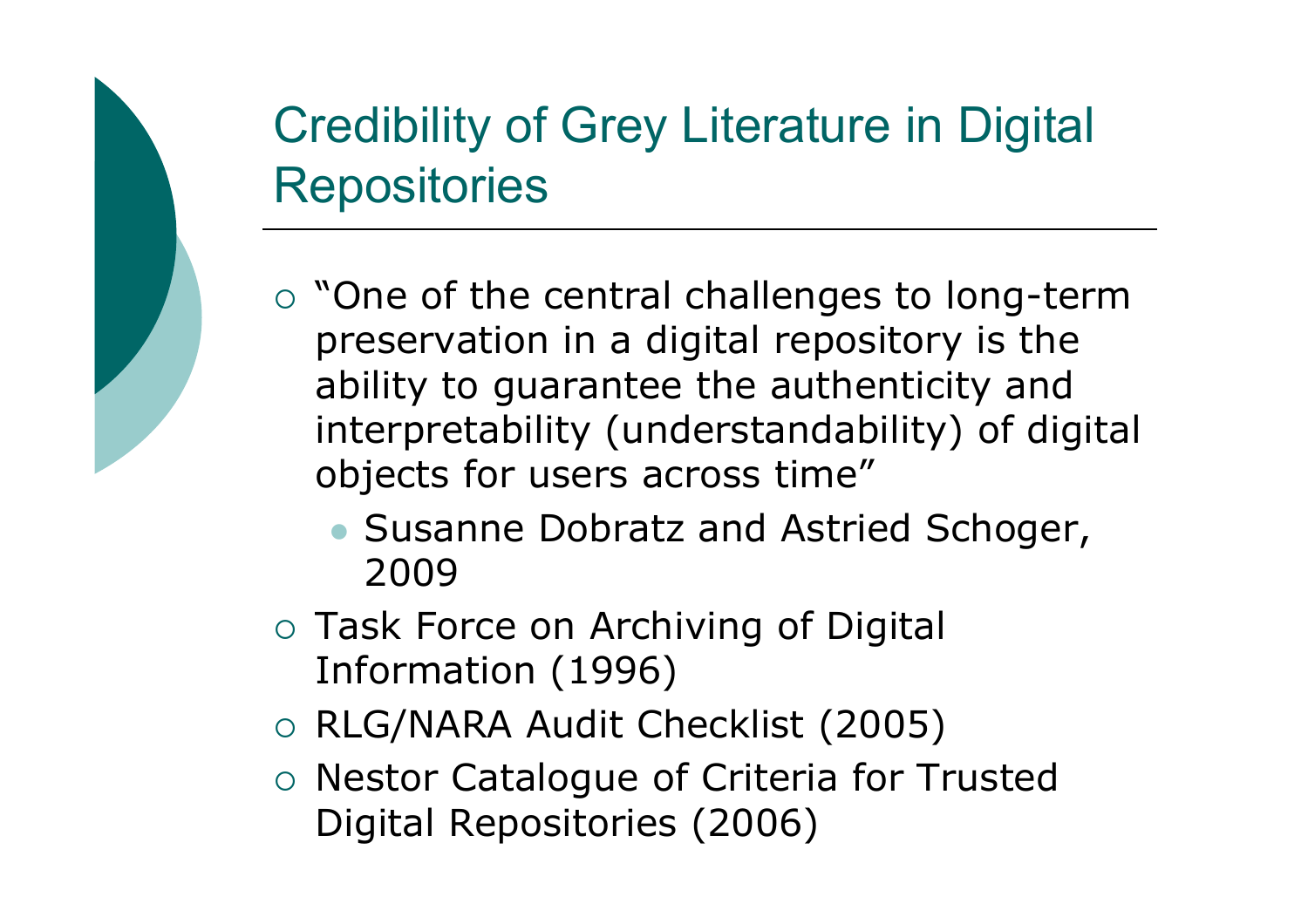#### Reasons Why an Audit is Done

- o Maintain a sustainable, secure repository, with a user-friendly interface
- Establish and maintain a policy that will result in a long-term repository for data producers
- Solid management foundation (quality, object, data), ensuring high-quality information is continuously deposited
- o Identify weaknesses and risks, overcome challenges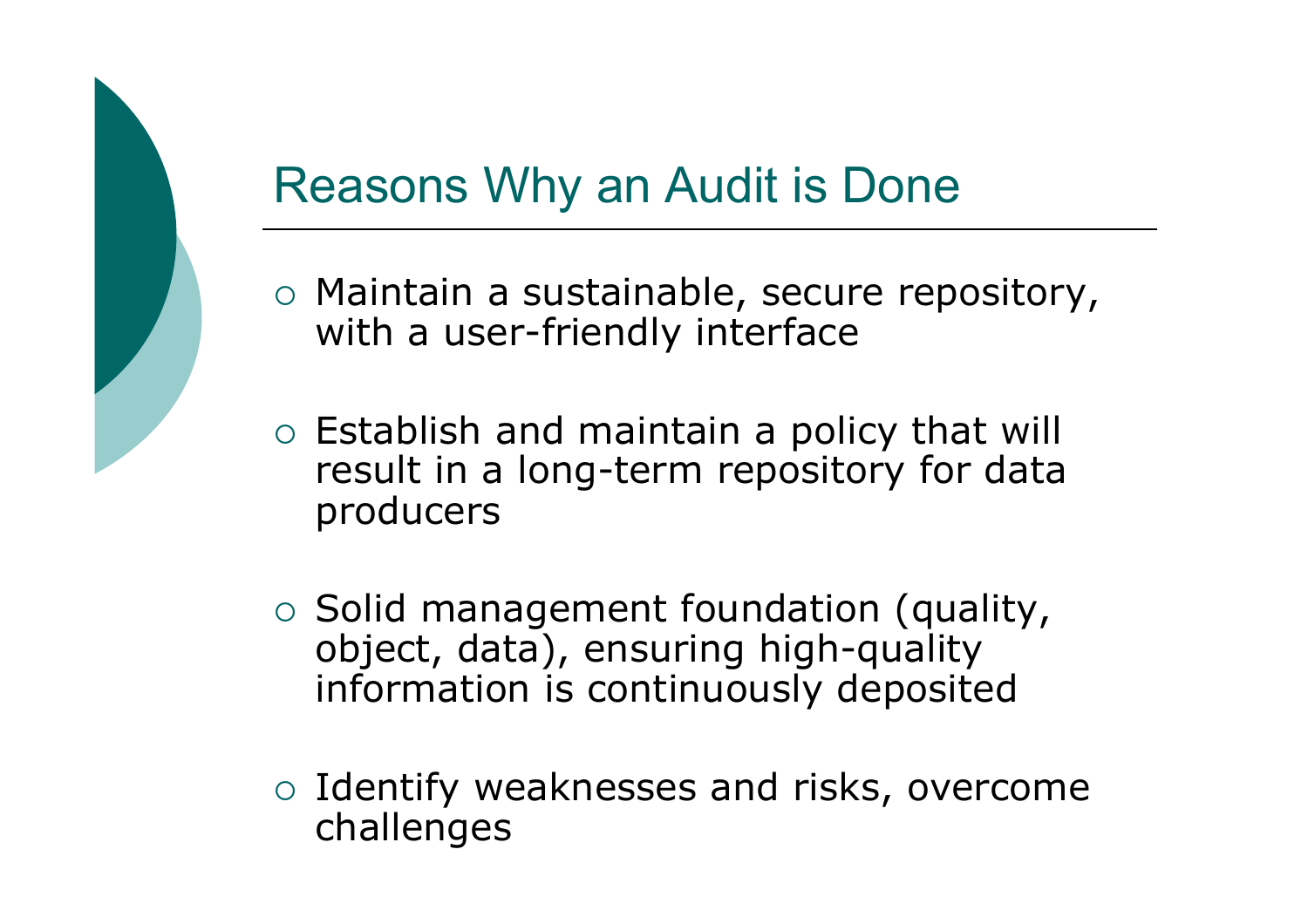#### What an Audit Represents

- Matrix methodology: a tool to aid in the decision-making of certifying a repository as a trustworthy source of information
- o Software package: to guarantee access to interpretable objects
- o 3 key areas of digital preservation
	- Management
	- Resources
	- Technology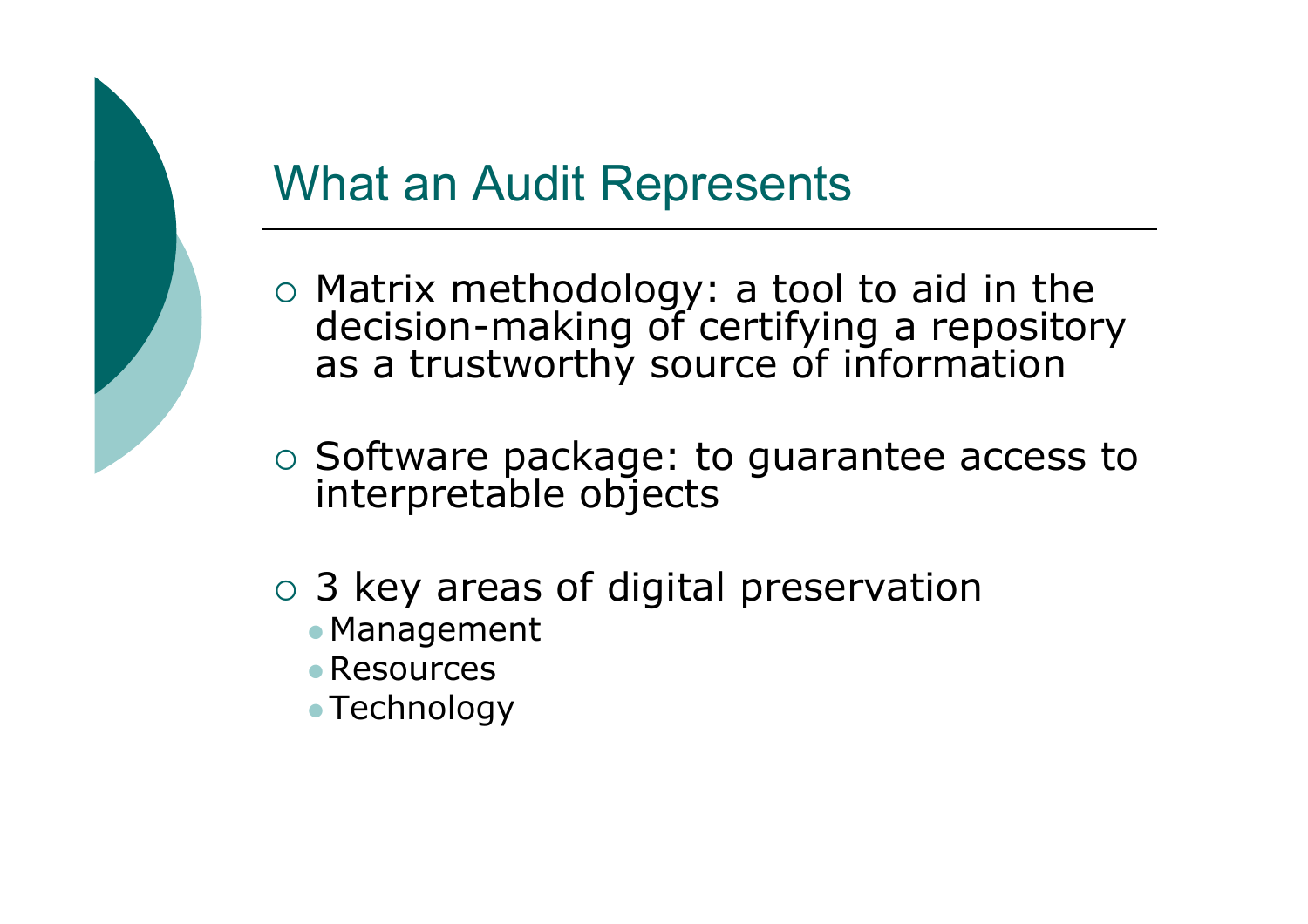#### Existing Audit Methodologies and Tools

O Digital Repository Audit Method Based on Risk Assessment (DRAMBORA)

http://www.repositoryaudit.eu

 $\circ$  Nestor Catalogue of Criteria for Trusted Digital Repositories

http://files.d-

nb.de/nestor/materialien/nestor\_mat\_08-eng.pdf

o Planning Tool for Trusted Electronic Repositories (PLATTER)

http://www.digitalpreservationeurope.eu/platter/

Trustworthy Repositories Audit & Certification (TRAC)

http://www.crl.edu/sites/default/files/attachments/pages/trac\_0.pdf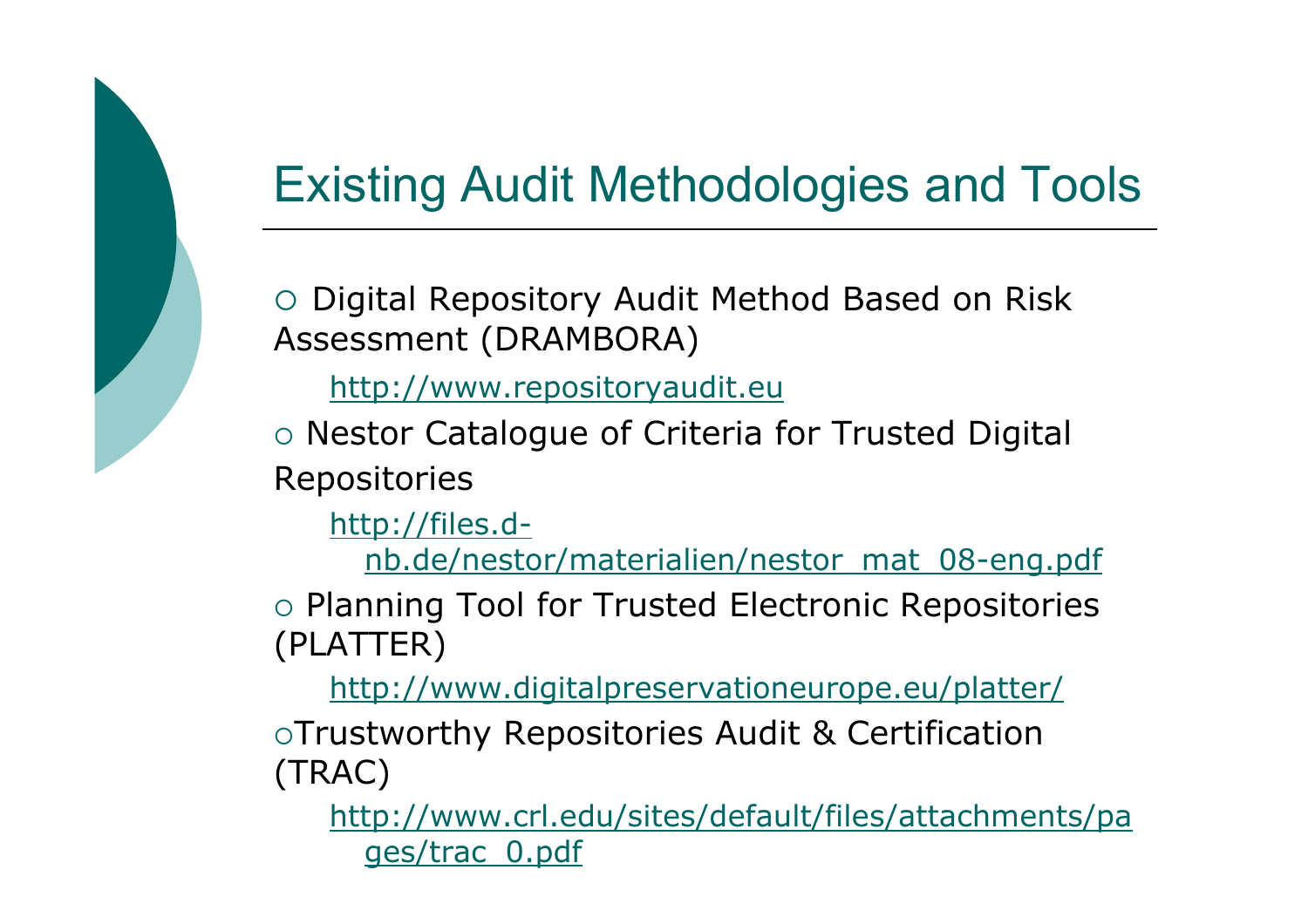#### DRAMBORA: Tool & Methodology

- DRAMBORA = *Digital Repository Audit Method Based on Risk Assessment*
- o Of-line / On-line http://www.repositoryaudit.eu/
- O Digital Curation Centre (DCC)<br>DigitalPreservationFurone (DP DigitalPreservationEurope (DPE)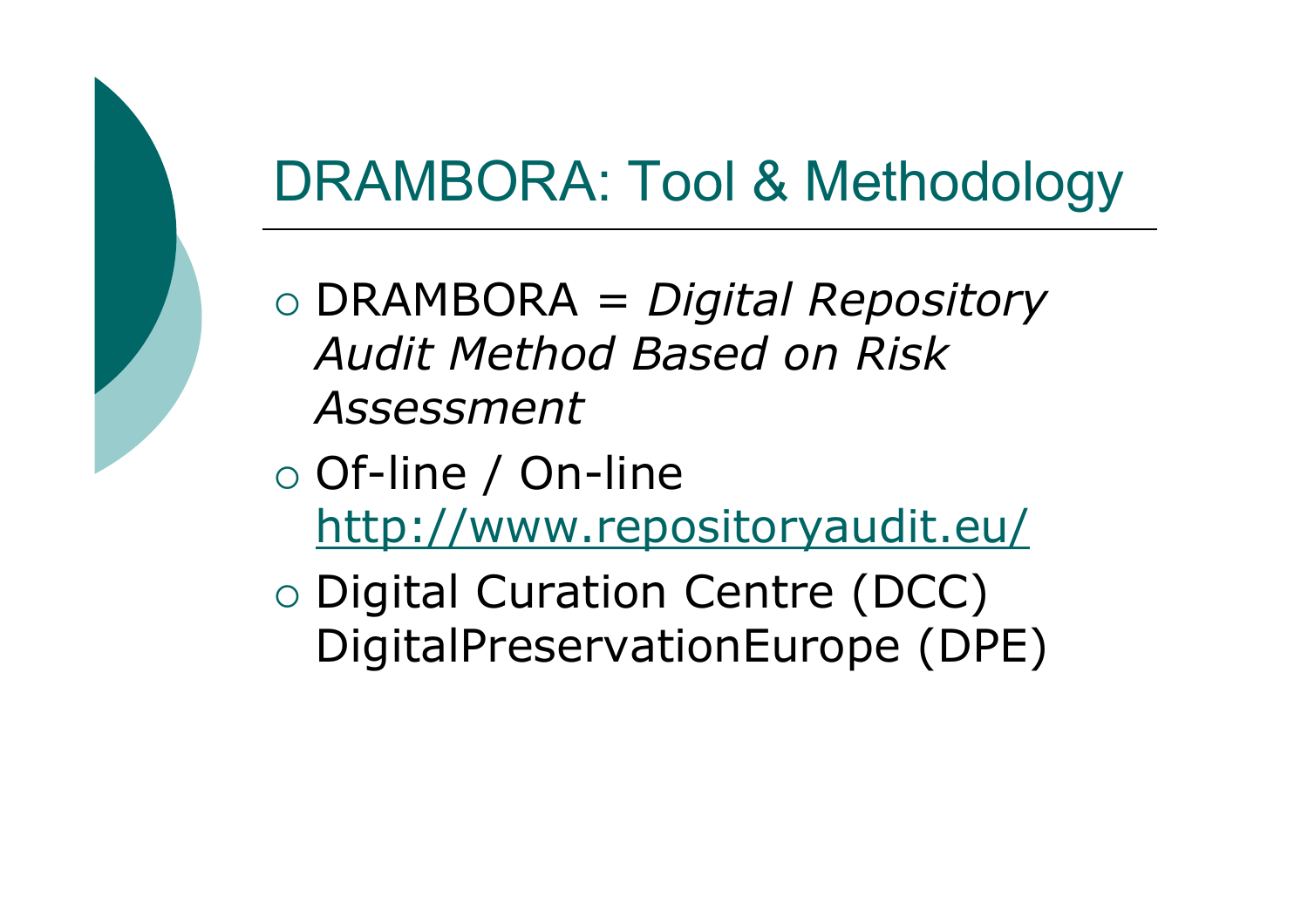## DRAMBORA: Tool & Methodology

#### **DRAMBORA** interactive

Digital Repository Audit Method Based on Risk Assessment

News

#### Register for DRAMBORA Welcome to DRAMBORA Interactive: Log in or Register to Use the Toolkit Welcome to DRAMBORA Interactive

heritage data archives.



Forgot Password?





Please register, log in or read about the toolkit, get an overview of its objectives, or learn of the benefits that it can offer you and your repository.

The Digital Curation Centre (DCC) and DigitalPreservationEurope (DPE) are delighted to announce the release of the Digital Repository Audit Method Based on Risk Assessment (DRAMBORA) toolkit.



DRAMBORA on LinkedIn 30th Nov 2009 DRAMBORA is part of the SHAMAN Assessment Framework 1st Jun 2009 This toolkit is intended to facilitate internal audit by providing repository Download administrators with a means to assess their capabilities, identify their weaknesses, and recognise their strengths. Digital repositories are still in their infancy and this model is designed Please register to download the offline to be responsive to the rapidly developing landscape. The development of the toolkit follows a copy of the DRAMBORA Toolkit concentrated period of repository pilot audits undertaken by the DCC, conducted at a diverse range of organisations including national libraries, scientific data centres and cultural and Comment Submit feedback via our feedback form For more information, why not download the DRAMBORA Flyer in PDF or JPEG formats? or email us. Get Help Get help in the DRAMBORA evaluation process by volunteering to host a DRAMBORA facilitated assessment.

DRAMBORA Translated into Japanese

13th Sep 2010

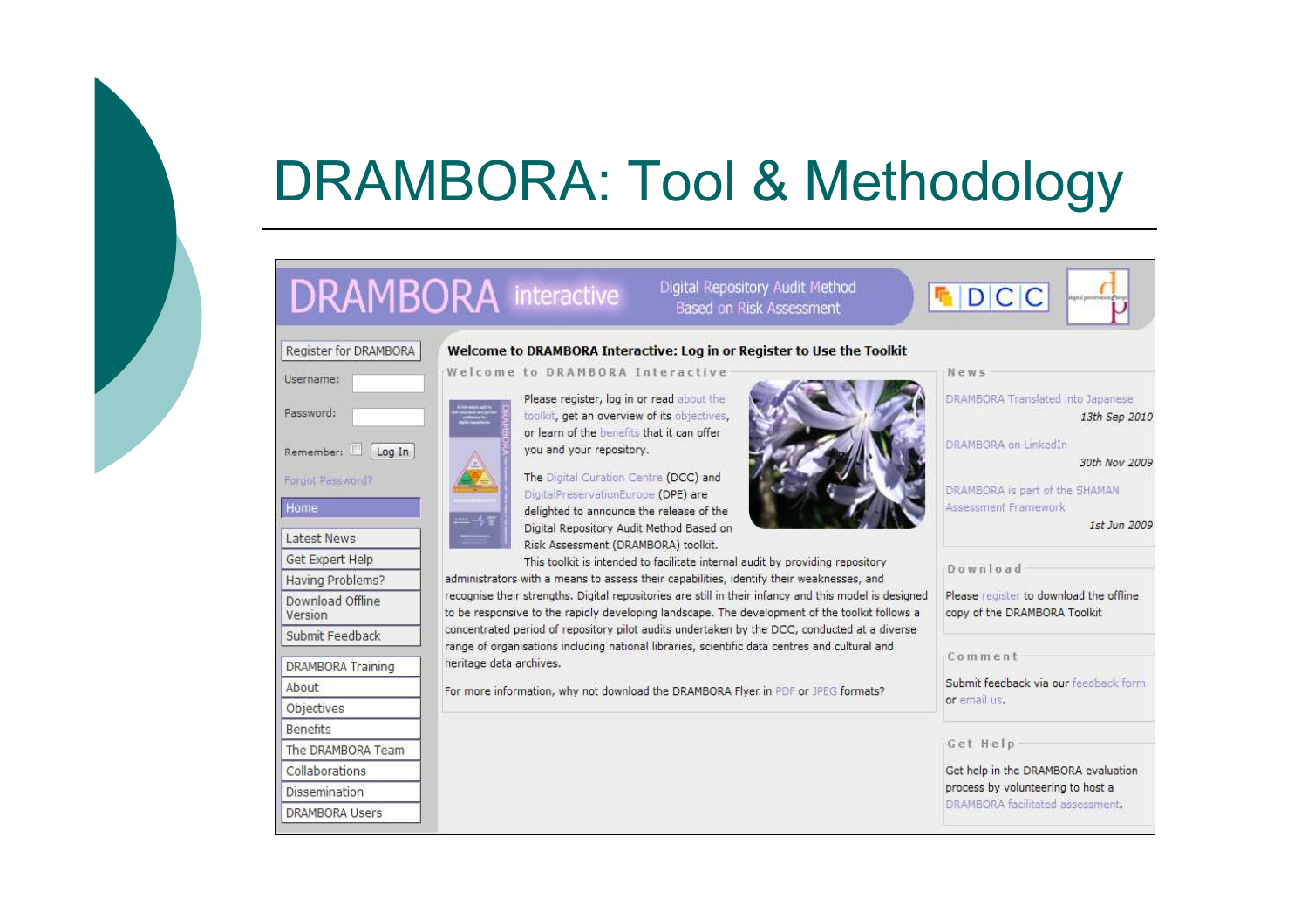#### How to use DRAMBORA

#### $\bigcirc$  $\circ$  On-line version

- $\bullet$ External links
- $\bullet$ Attached files
- $\bullet$ Coherence
- $\bullet$ • Model examples
- o English language
- o Incremental method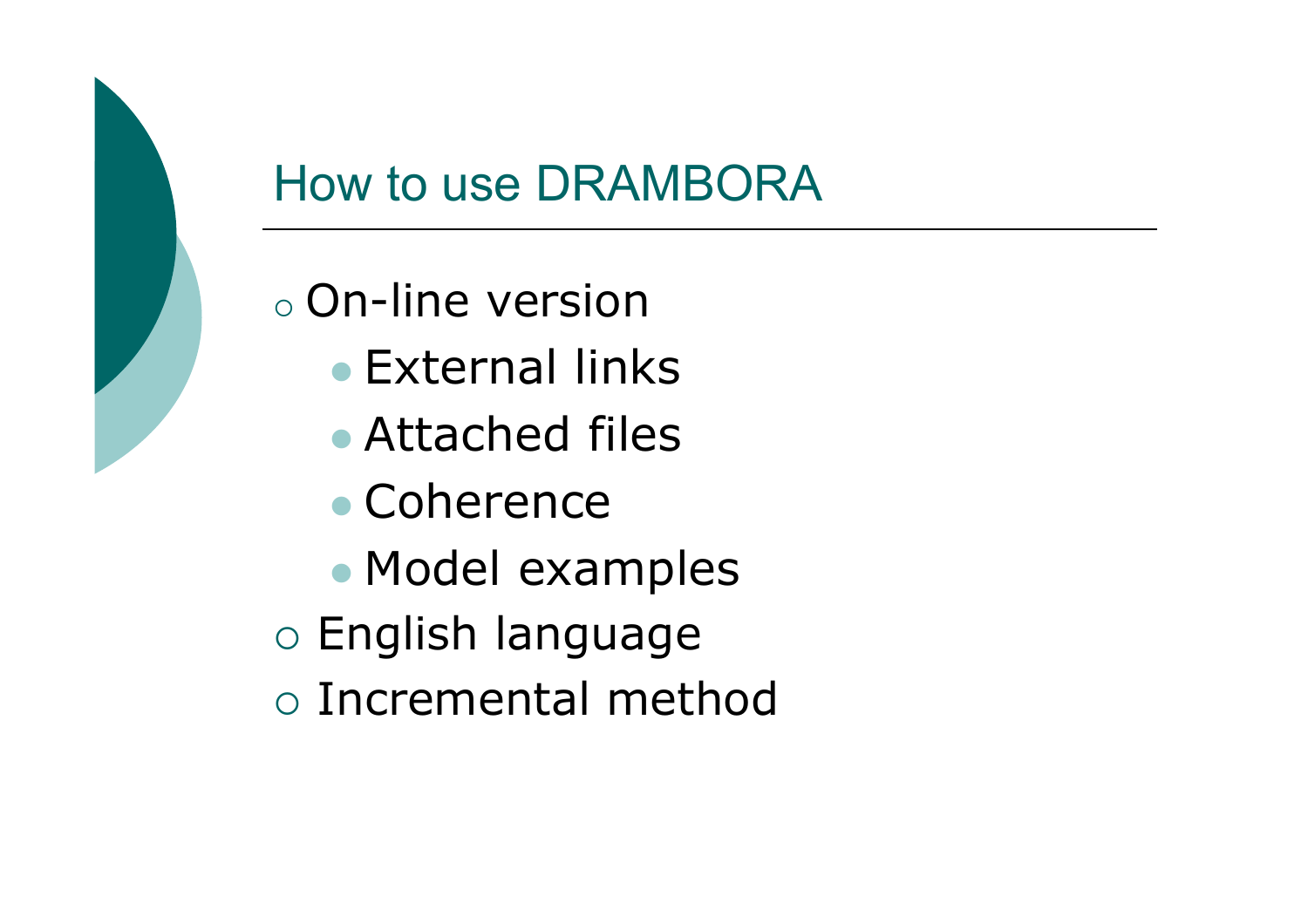#### DRAMBORA: Advantages vs. **Disadvantages**

| <b>Advantages</b>                                                   | <b>Disadvantages</b>                                                     |
|---------------------------------------------------------------------|--------------------------------------------------------------------------|
| Online version (interactive<br>content, internal activity)          | Implementation and<br>methodology available<br>only in English           |
| Methodology and<br>implementation of tools                          | Does not support Czech<br>character set - iso-8859-<br>$2$ /windows-1250 |
| Descriptors and examples<br>(ease of use, intuitive,<br>applicable) | Read-only access not<br>permitted                                        |
| Evaluation or risk                                                  | Exporting not possible                                                   |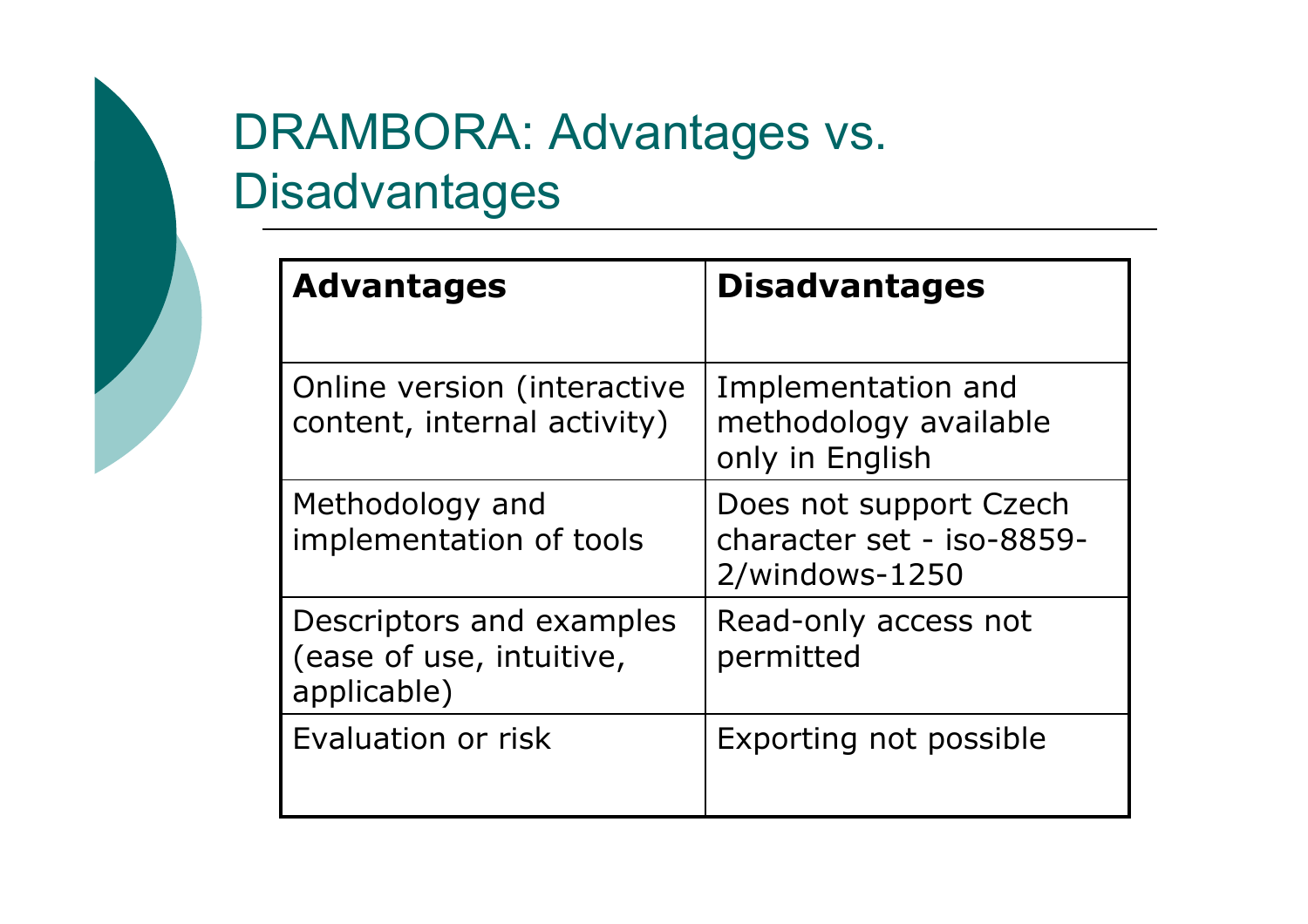Audit of the National Repository of Grey Literature (NRGL)

o 2009 - first audit: filed test 2010 – second: routine operation – 2011…

- WHY?
	- Warranty for partners
	- Define objectives
	- Management repository
	- The need for the methodology
	- Materials for managements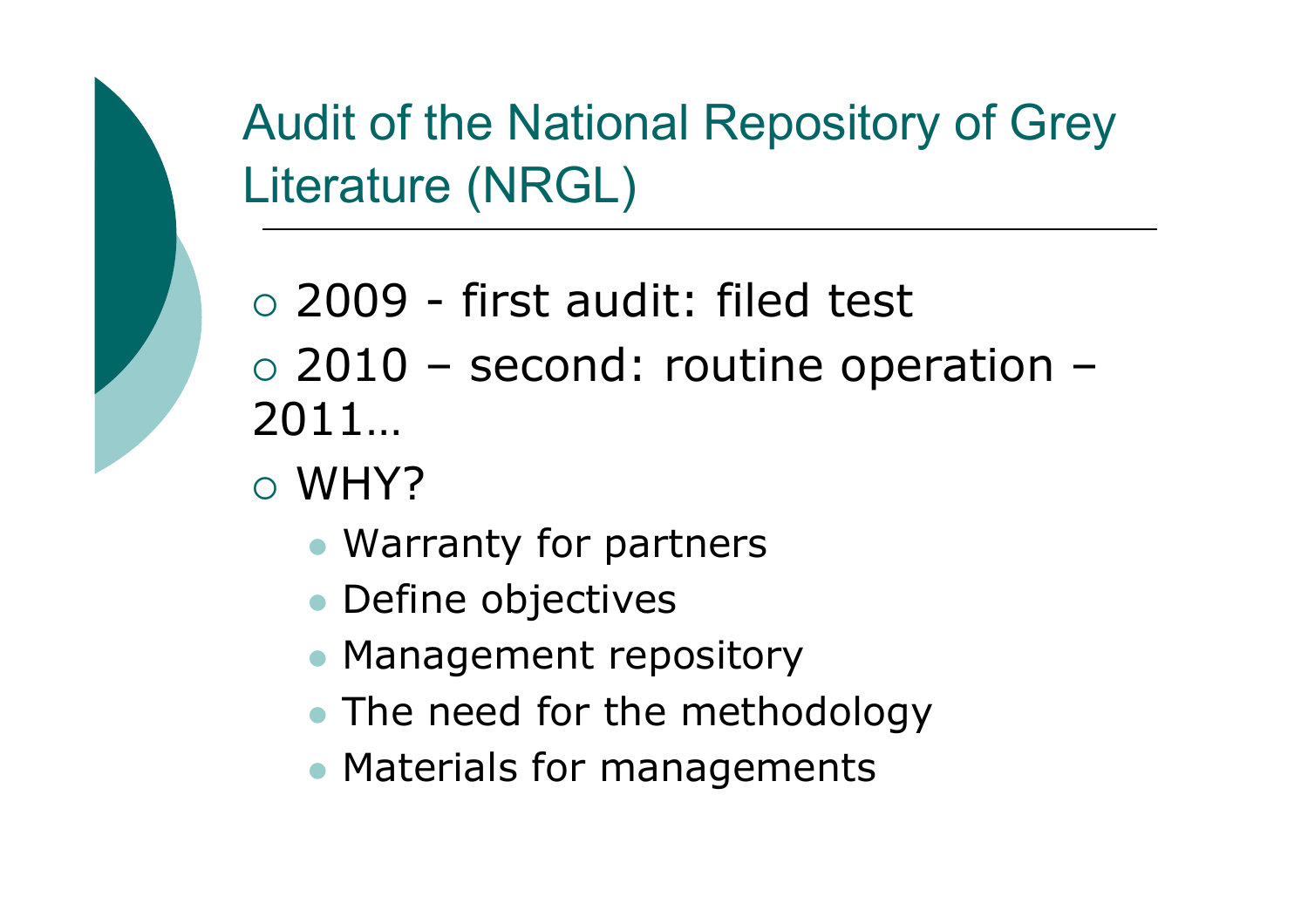#### NRGL Audit – Preparatory Phase

- o Data Collection
	- $\bullet$  documents, standards, descriptions, procedures, staffing, physical facilities,<br>budget information, etc budget information, etc.

The following examples of individual audit parts are often shortened for presentation purposes.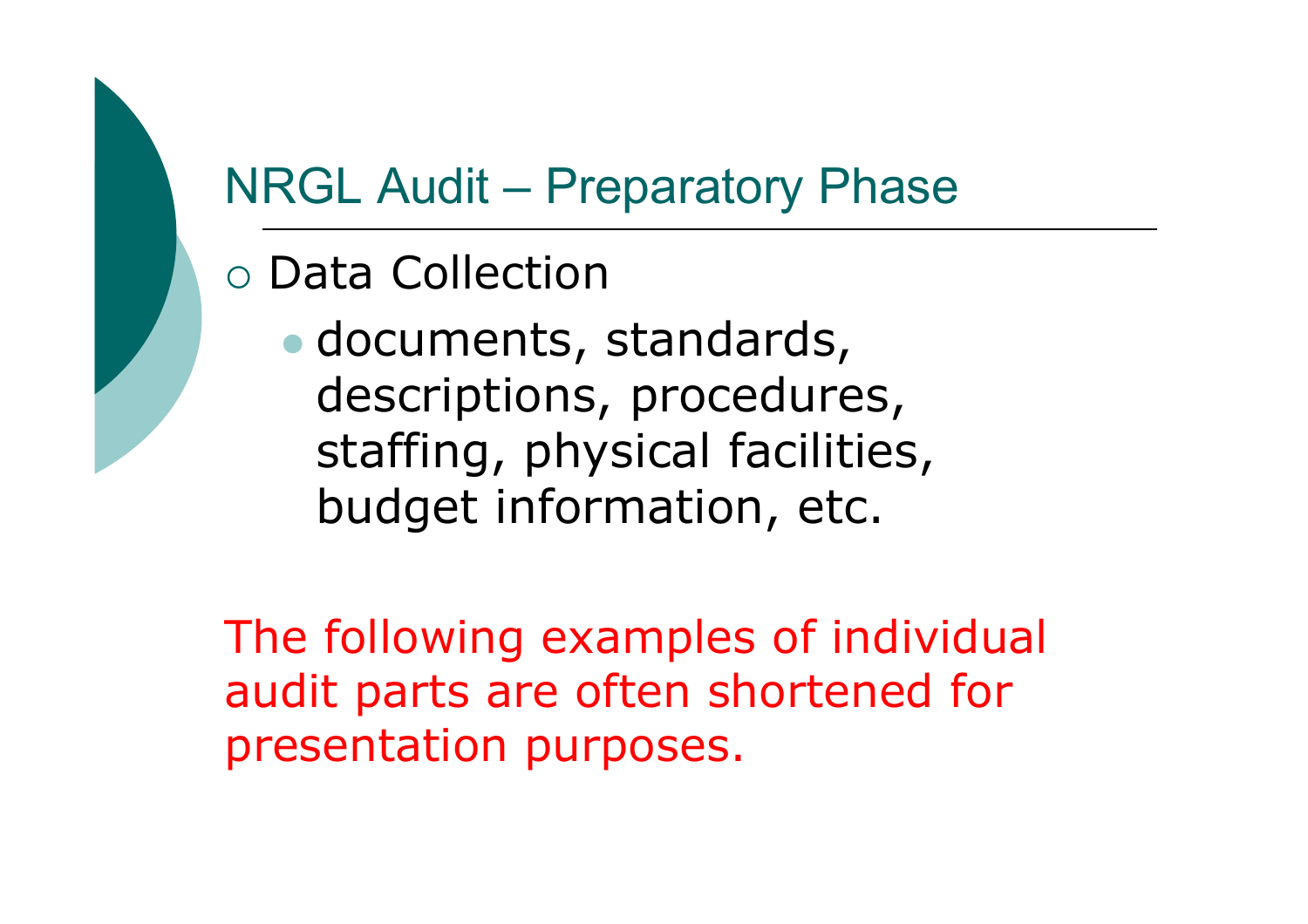## NRGL Audit – Mandate and Equipmet

NTK status: To build national repository of grey literature and to make the information and findings contained in the repository accessible for NTK users using modern information technology.

http://www.techlib.cz/default/files/download/id/1747/dodatek-c-1-k-zl-ntkpdf.pdf

Repository Hardware

Hardware used to run the repository software and database - SUN SUNXFIRE 4500 server, OS SOLARIS 10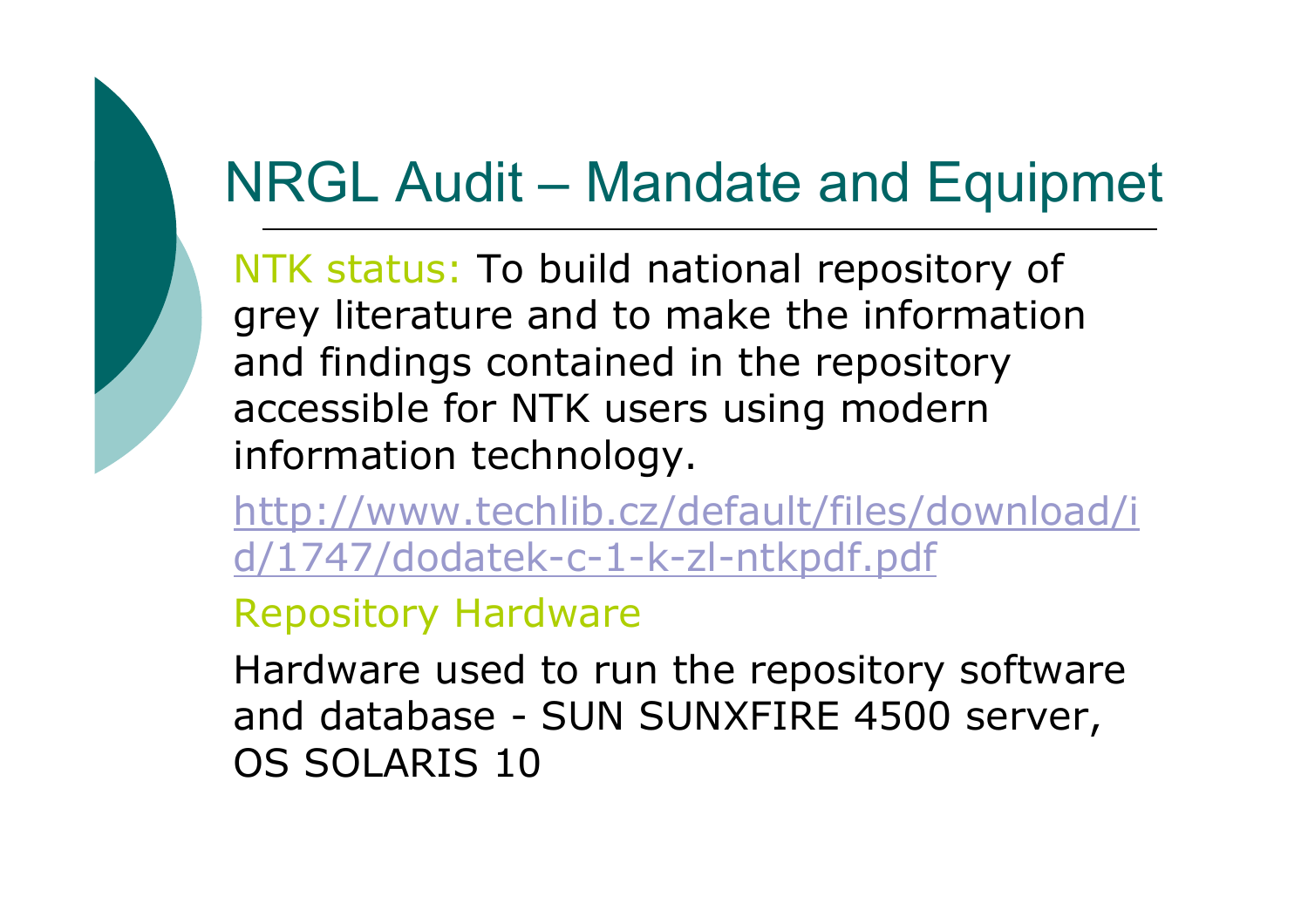## NRGL Audit – Functional Class

#### Supporting Functions:

Legal & Regulatory Legitimacy

 Functions and characteristics corresponding to legislative, regulatory or common

law rights and responsibilities of the repository.

Operational Functions:

Acquisition & Ingest

Functions and characteristics corresponding to the repository's negotiation, submission, receipt and ingestion of data from creators and suppliers.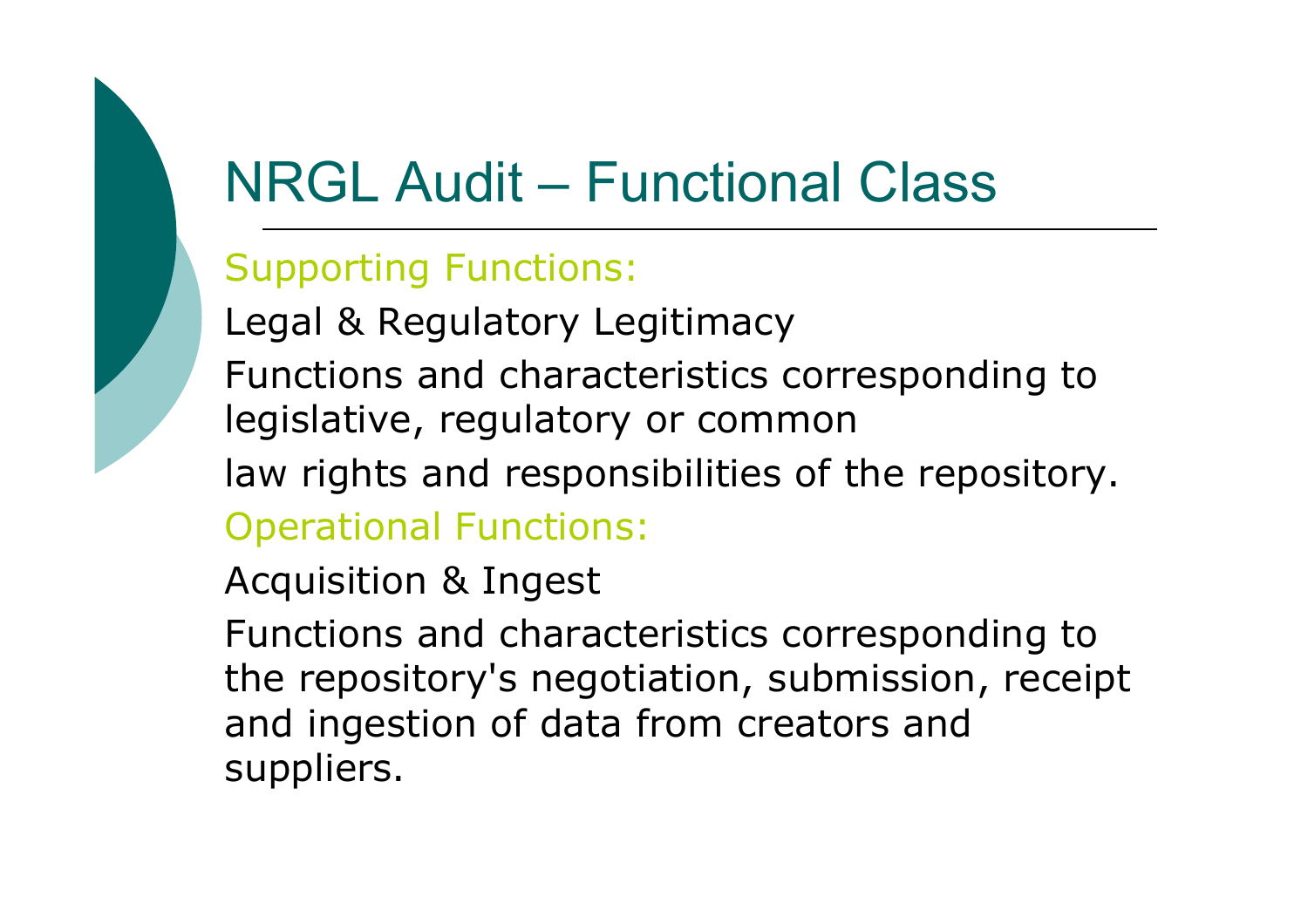## NRGL Audit – Staff

Position: Manager Unique Staff ID: 1 Telephone: +420232002485 Staff Email: petra.pejsova@techlib.czAddress: NTK, Technicka 6/2710, 160 80 Praha <sup>6</sup> Status: Coordinator Username: petrapej Name: Miss Petra Pejsova Alt. Email: petra.techlib@gmail.comRoles: Management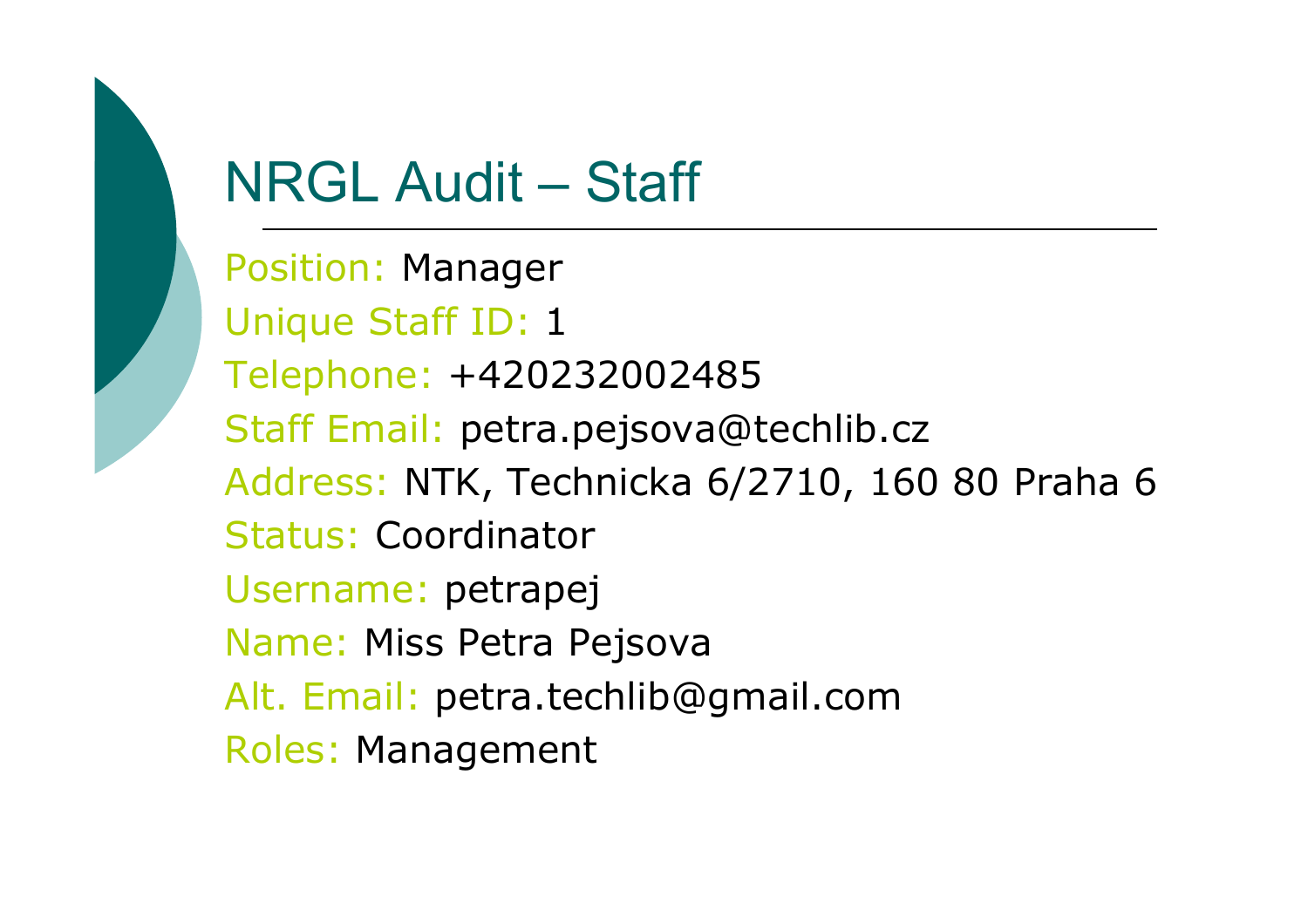## NRGL Audit – Roles

Role Name: Management

Description: Establishes strategy and objectives of the repository, Establishes strategy of the repository content provider network...

Corresponding Staff Members: Manager

Activity Responsibilities: Budget Management, Cooperation Network, Team Management, NUSL **Publicity** 

Risk Responsibilities: Loss of Staff Members, Pilot Project End, Disaster Recovery, Partner Network Voluntary, Backup Tapes...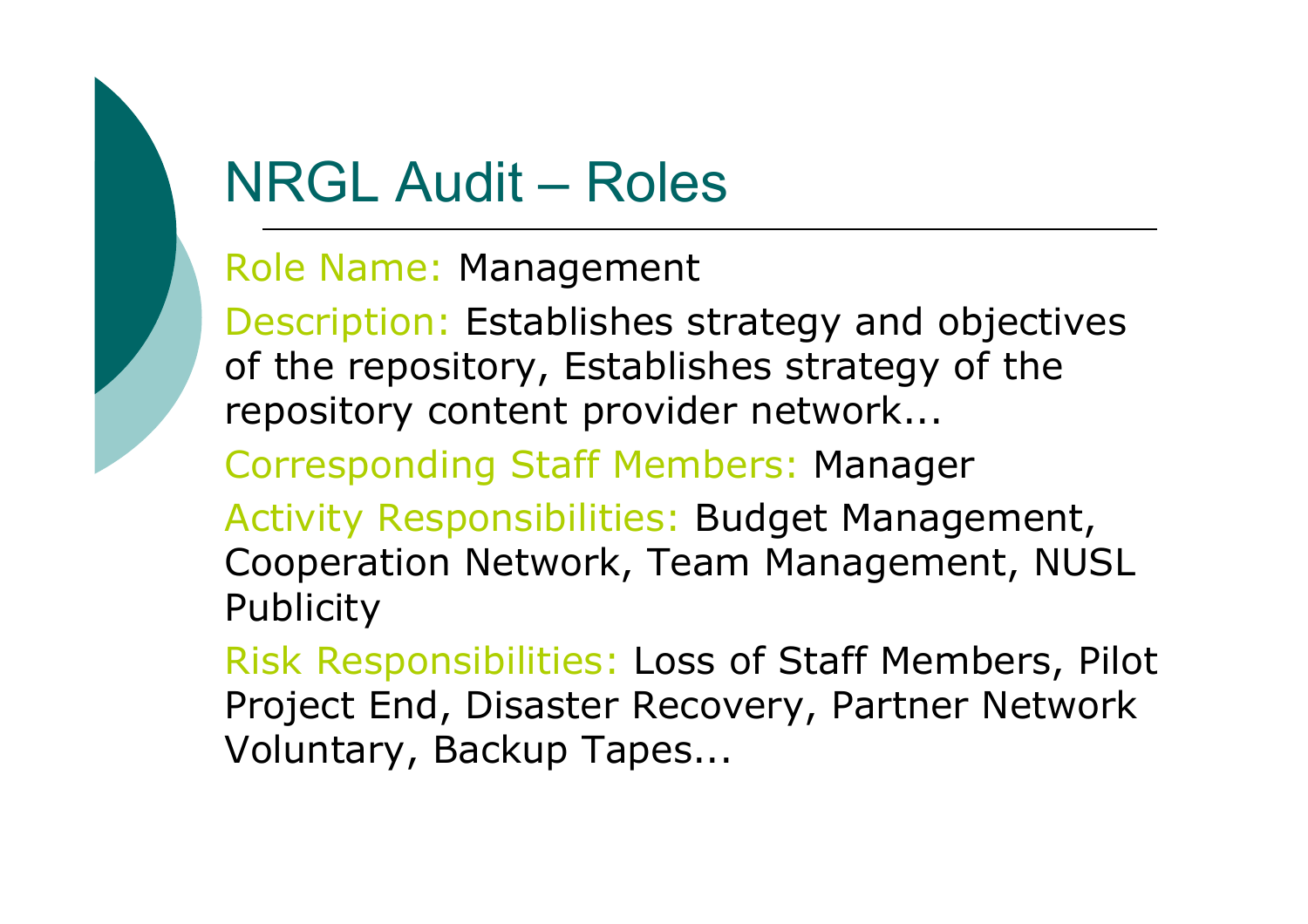#### NRGL Audit – Limitations

Name: Documents Publication StatusDescription: The Repository is devoted to grey literature, so it accepts only non-published or semi-published documents

Type: Policy

Functional Class(es): Supporting Functional Classes - Acquisition & Ingest

Web Links:

http://nusl.techlib.cz/index.php/Typologie\_doku ment%C5%AF\_NU%C5%A0L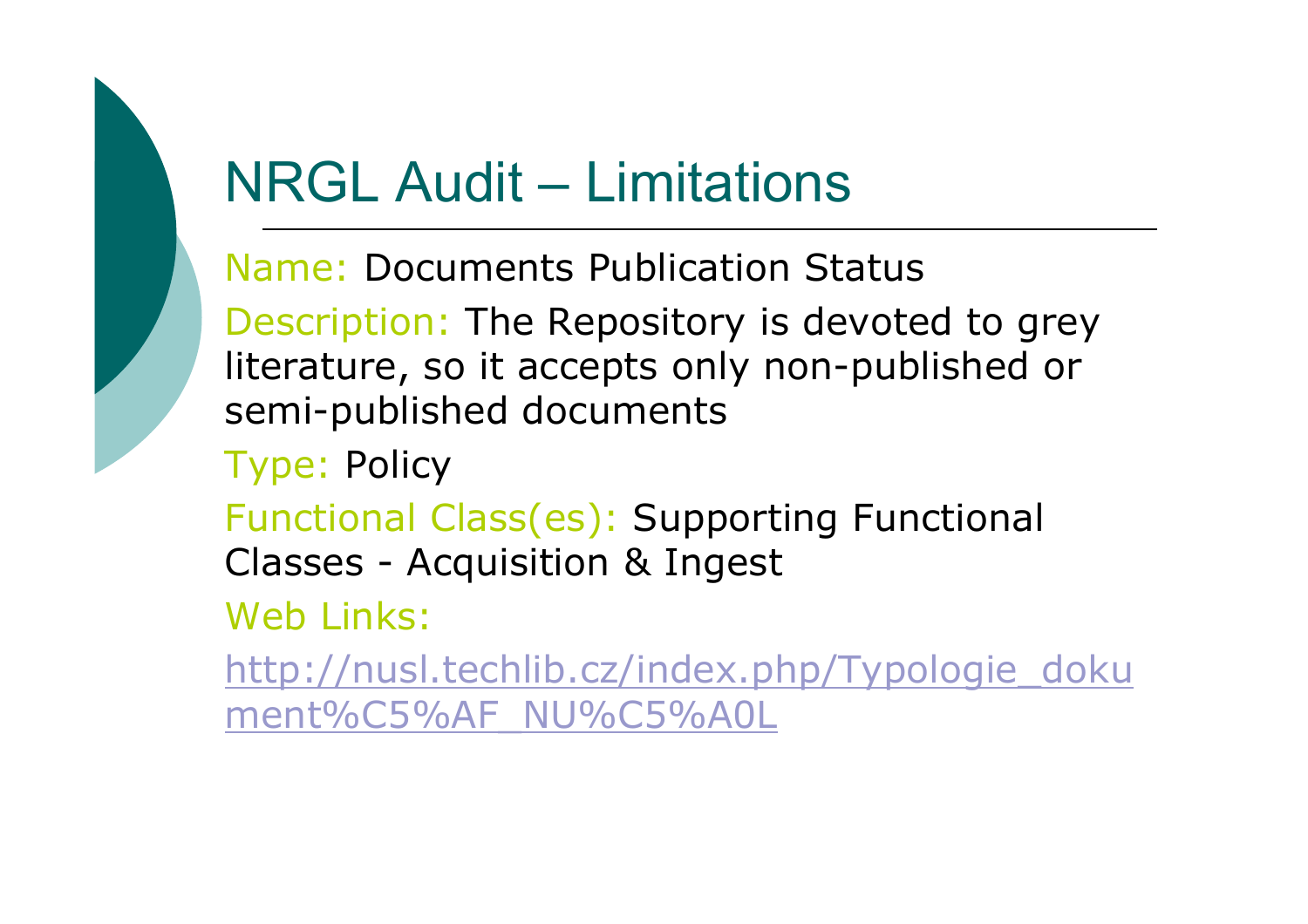#### NRGL Audit – Goals

#### Name: Best Practices

Description: Best practices for building similar cooperating institutional repositories are one of the planned outputs of the project

2010: Best practices for partners created in the technical and methodical areas, see section Constraints - Methodology of the cooperation<br>with NUSL etc with NUSL etc.

Functional Class(es)\*: Supporting Functional Classes - Efficient & Effective Policies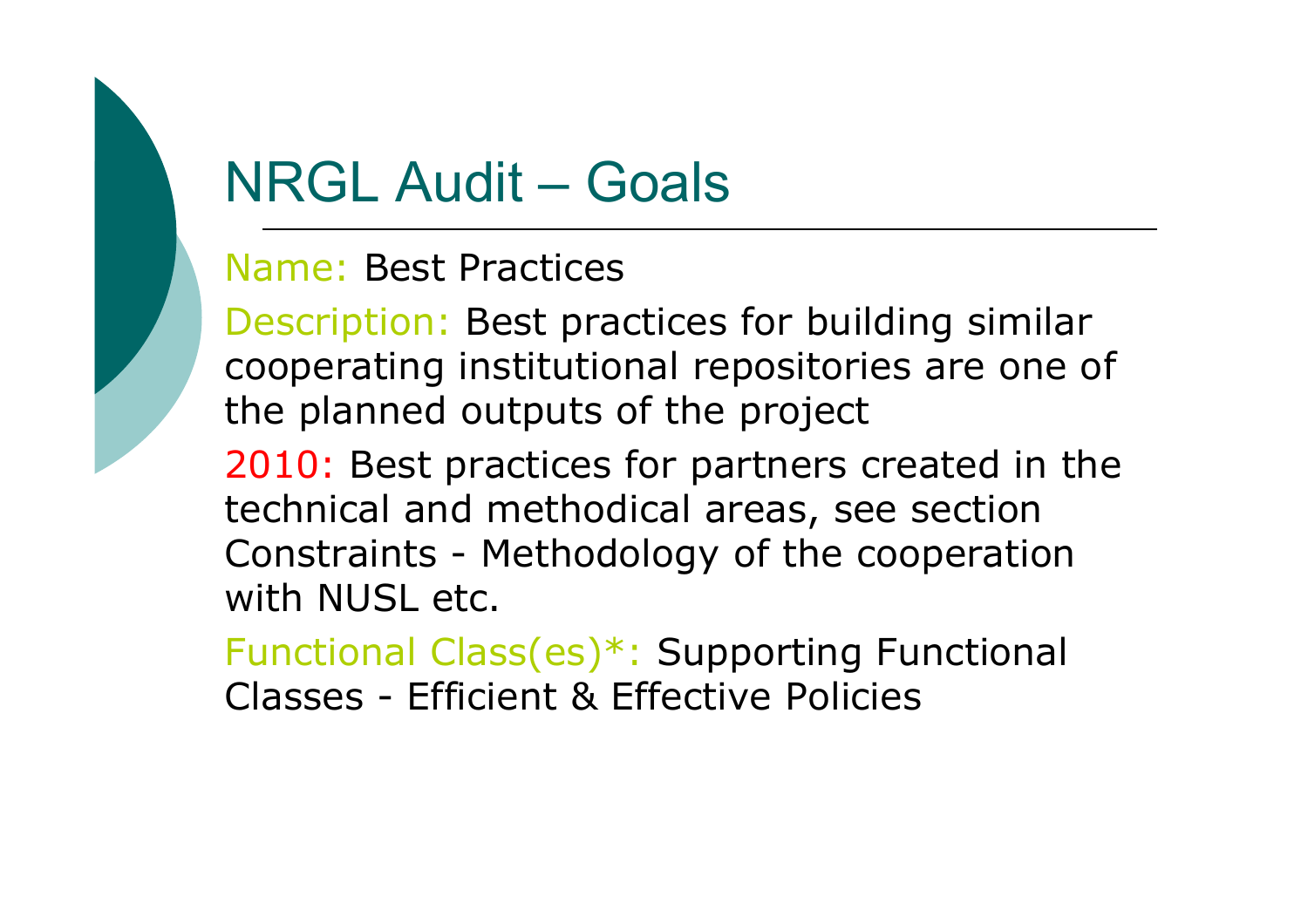#### NRGL Audit – Activities

Activity Name: Repository Backup

Activity Desc: To create the backup copy of the system to preserve the current setup and of the repository database to preserve it's content

Activity Role(s): Administrator

Related Assets: Repository Hardware, Repository Software

Related Objective(s): Main Function Functional Class(es)\*:Preservation of Digital Object Integrity, Authenticity & UsabilityRelated Risks: Backup Tapes Storage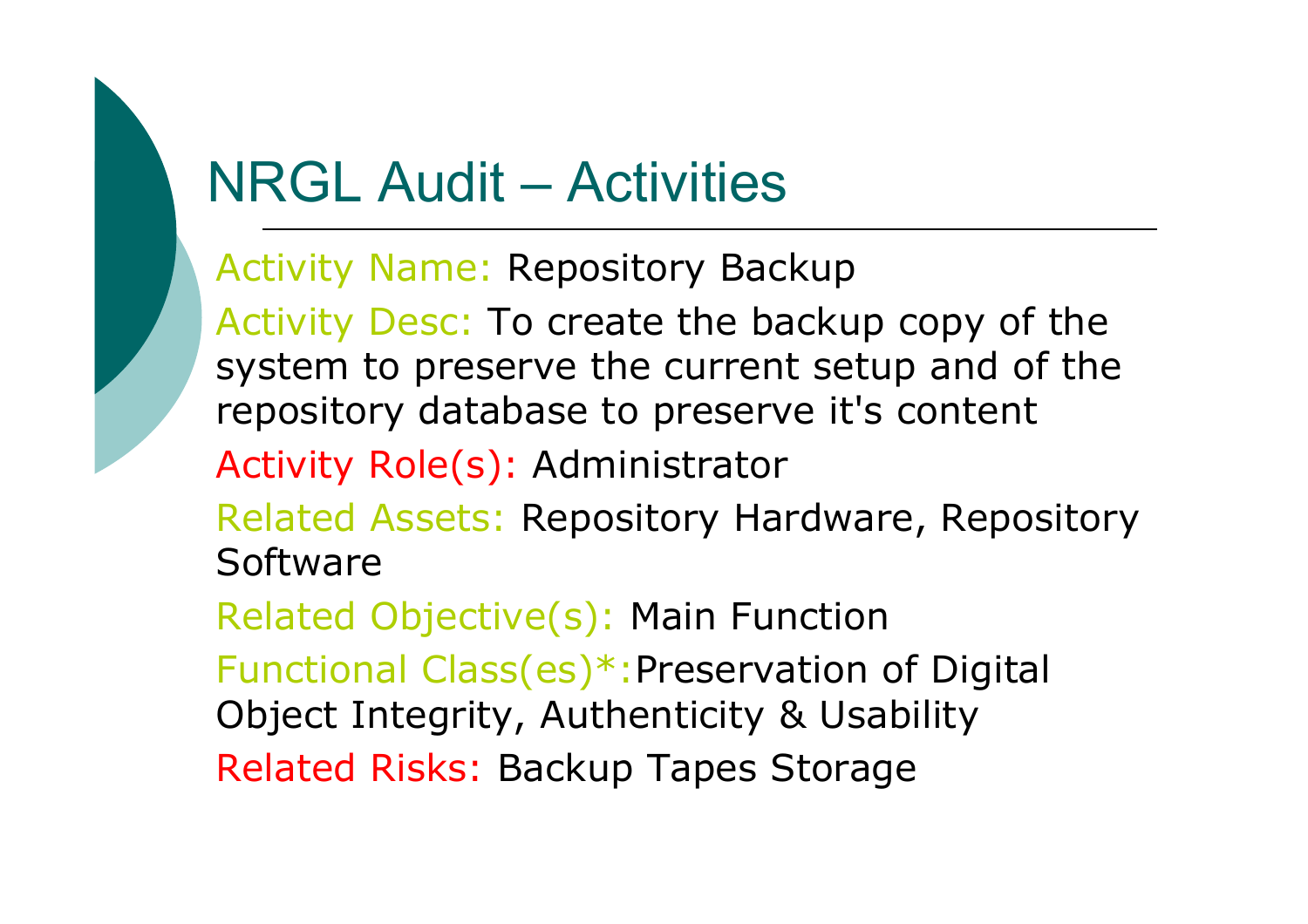## NRGL Audit – Risk Identification

- O ० Risk identification and mapping to<br>the corresnonding roles the corresponding roles
- o Determination the seriousness of risks
- o Design risks mitigation or elimination<br>• Determination of the date of inenectiv
- o Determination of the date of inspection
- o Risk analysis assessment of severity -<br>Pareto 80/20 rule Pareto 80/20 rule
- o In 2009 were identified 16 risk
- o In 2010 were identified 6 new risks
- $\circ$  Third audit is in process now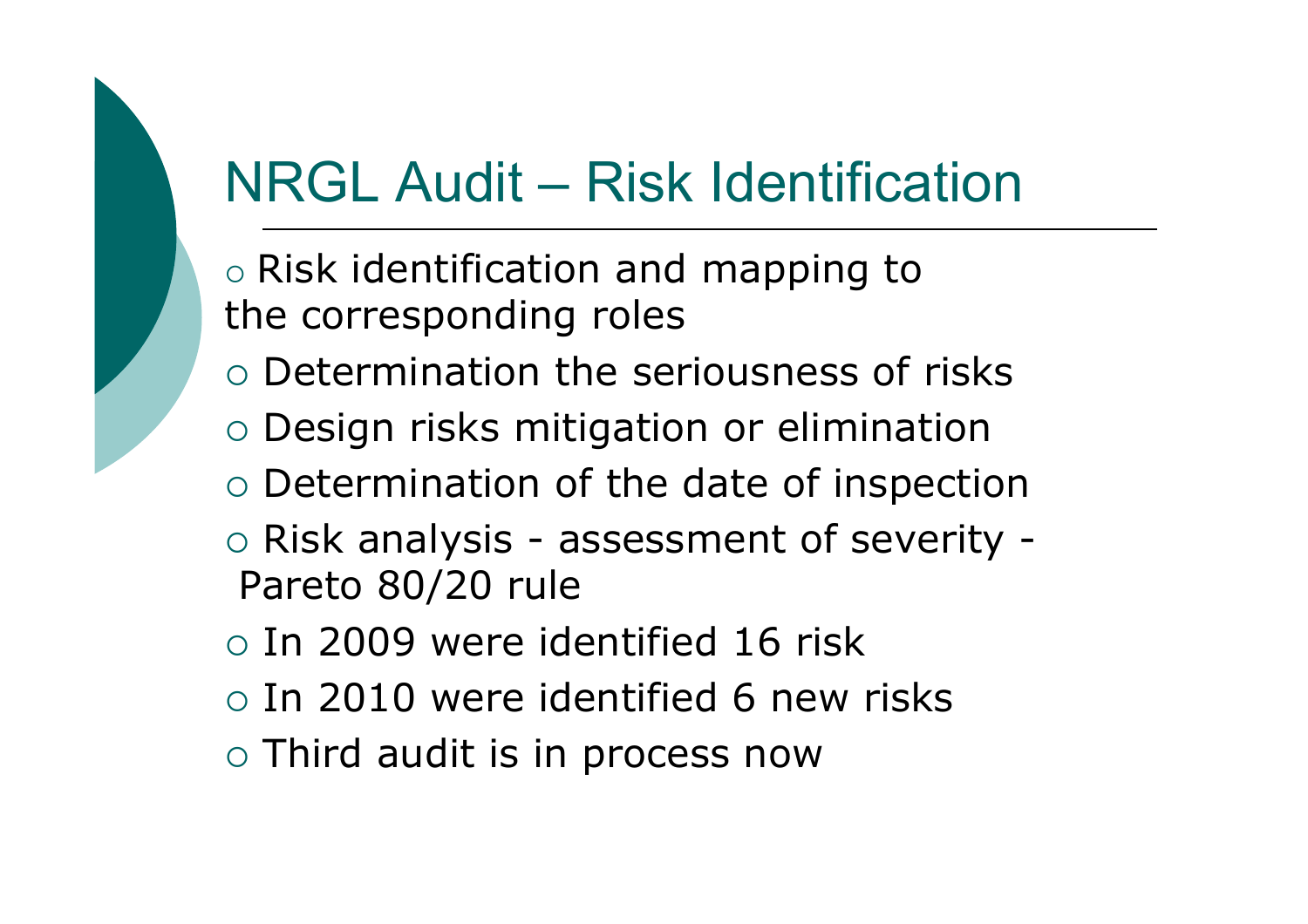#### NRGL Audit – Risk Example

Risk Number 4: Partner Network VoluntaryRisk Description: The planned network of partner organizations, supplying content for the repository, is based on organizations voluntariness, there is no legal regulation in place.

Risk Owner(s): Management, Legal Support Risk Impact: High

 Treatment Strategy: Continue to promote NUSL among potential partners, create a partner success story

Strategy Owner: Management

Check Date: 2011-06-30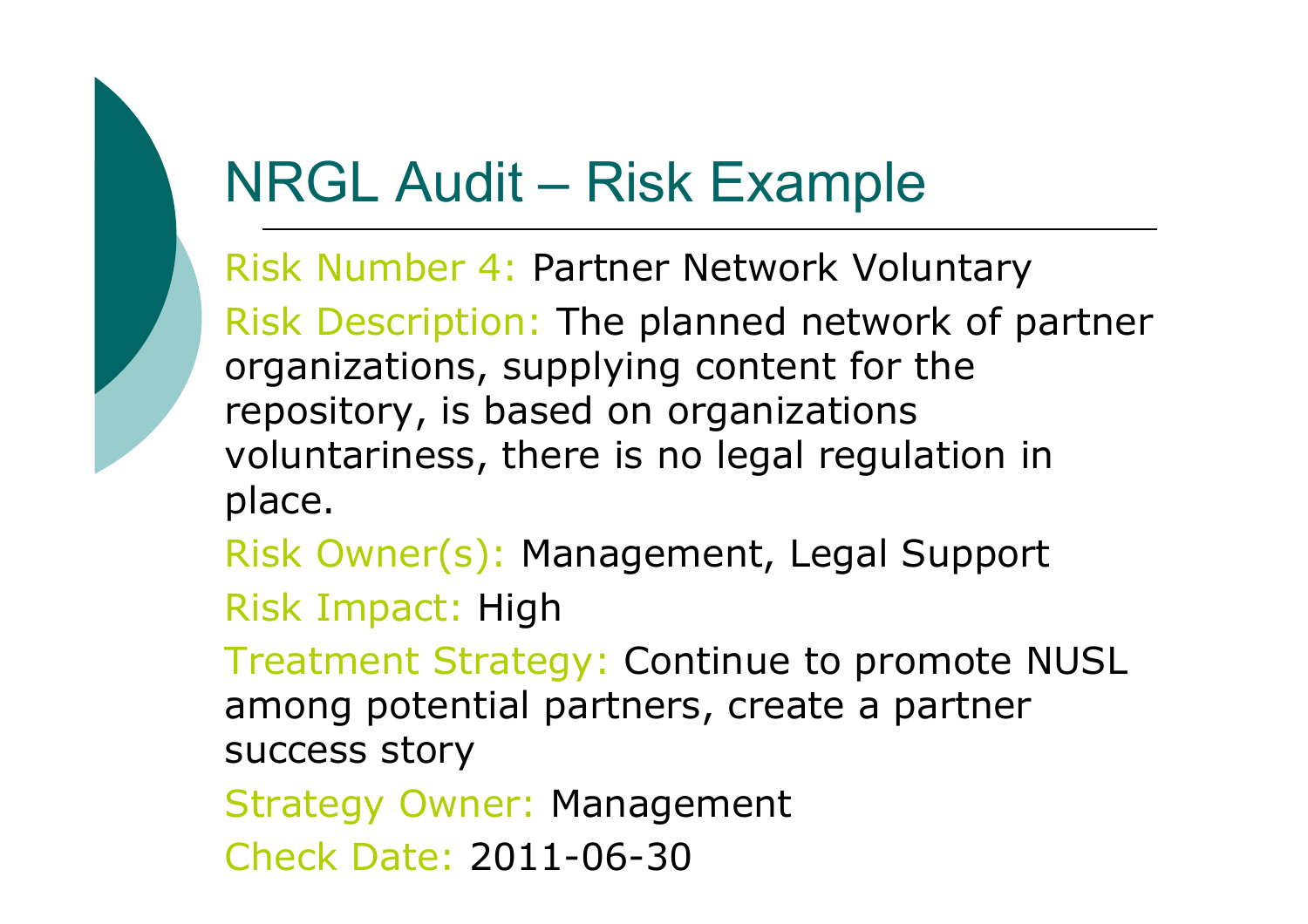## NRGL Audit – Outputs

o Identified risks threatening the<br>oneration of the renository its operation of the repository, its quality, responsiveness, reputation and position

o Mapped repository - including the<br>relevant area relevant area

o Action Plan - dates and steps to<br>eliminate or mitigate risks eliminate or mitigate risks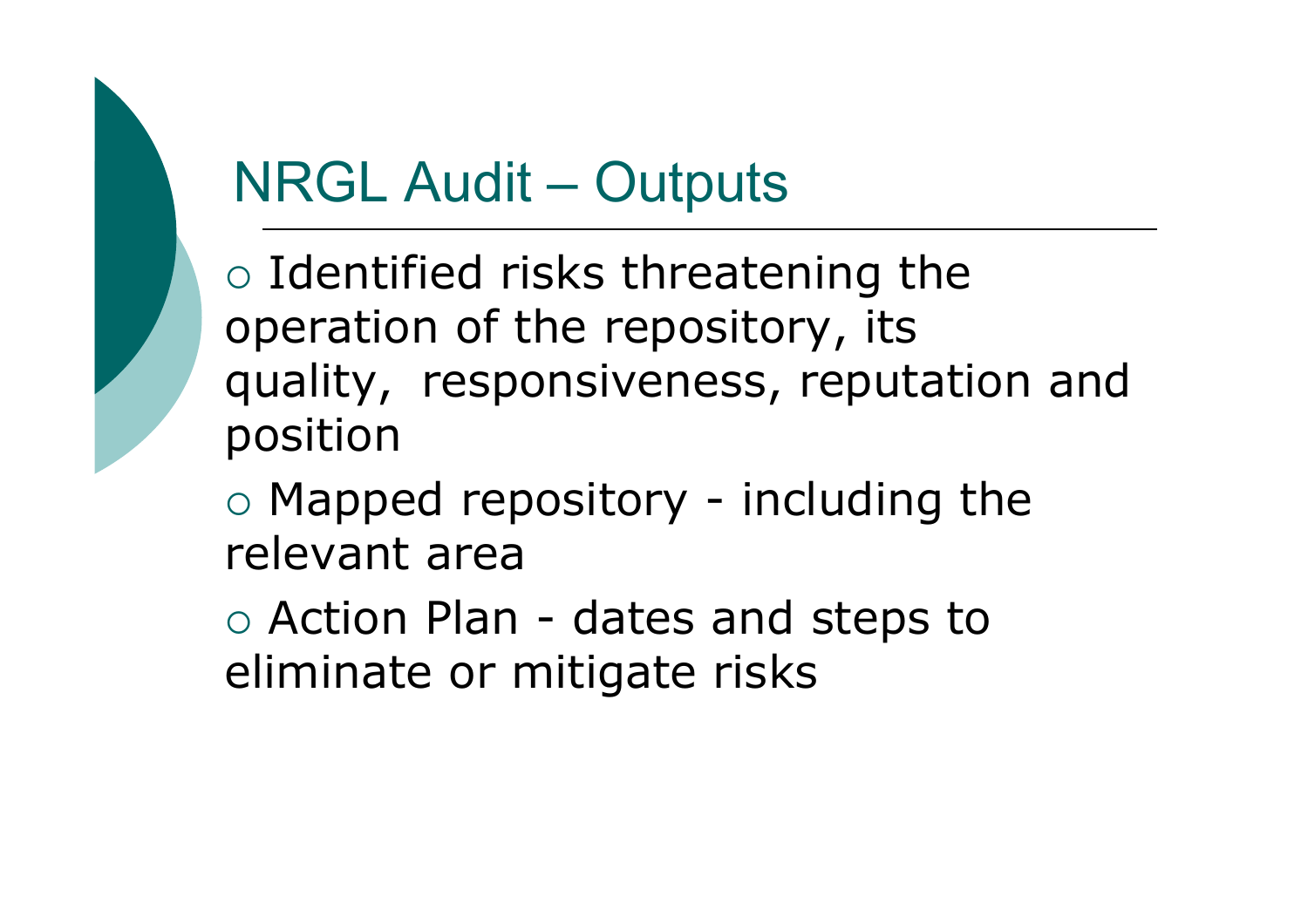#### Recommendations & Conclusions

- o While no organization can absolutely guarantee long-term preservation and access, one must "advance knowledge and learning at the highest level and…convey products of its efforts to the world."
	- Columbia Mission Statement
- O We therefore recommend that an audit be undertaken on an annual basis, identifying any associated risks, and creating an action plan to make the audit an iterative process that contributes to the trustworthiness of the digital repository.